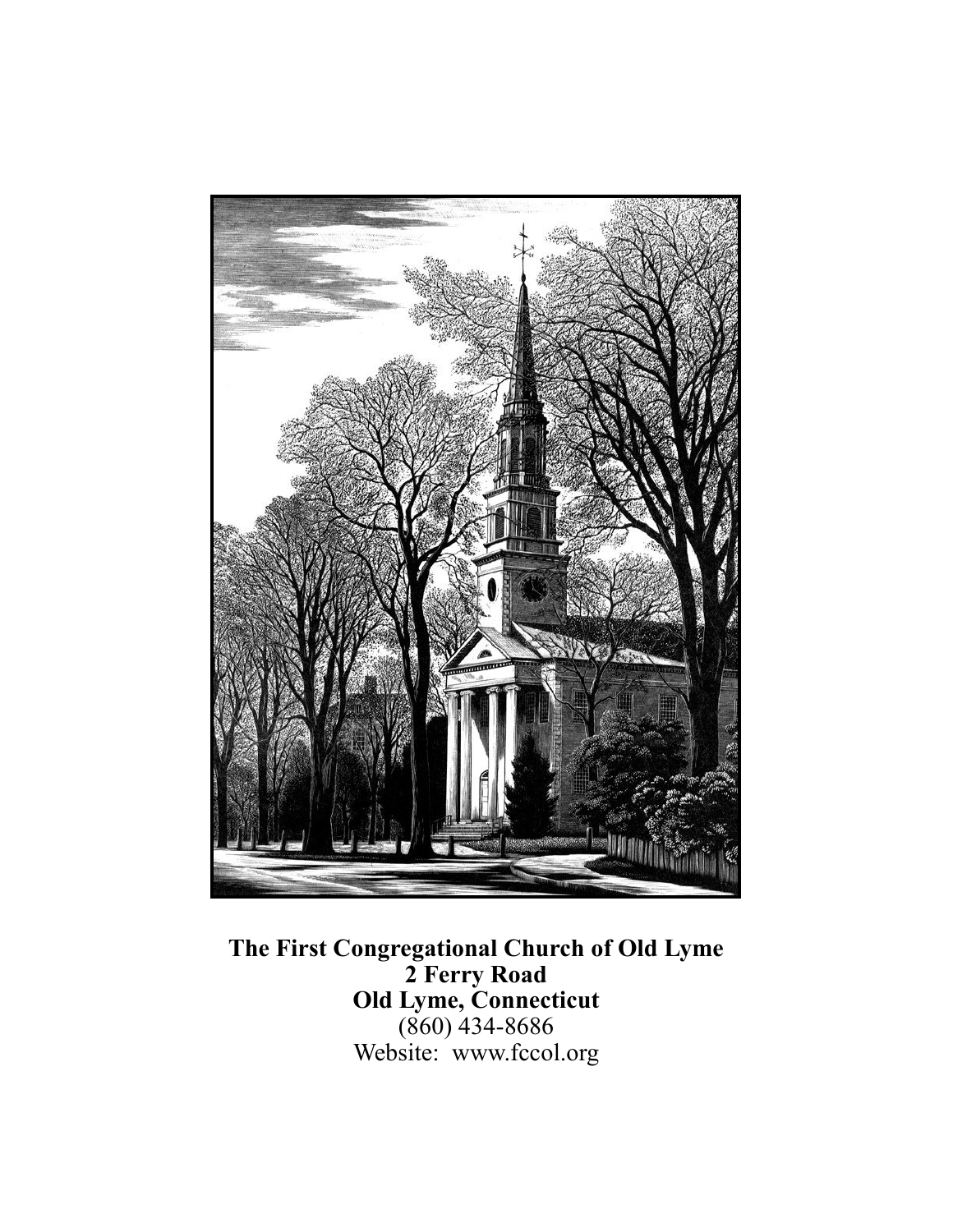## **SUNDAY WORSHIP**

Steven R. Jungkeit, Senior Minister Laura Fitzpatrick-Nager, Senior Associate Minister Carleen R. Gerber, Associate Minister Simon D. Holt, Director of Music

| <b>May 8, 2022</b>                                                                                                                                                                   | 10:00 AM                                                                                                                                                                                                                                                                                                                                                                                                                                                                                                                                 |
|--------------------------------------------------------------------------------------------------------------------------------------------------------------------------------------|------------------------------------------------------------------------------------------------------------------------------------------------------------------------------------------------------------------------------------------------------------------------------------------------------------------------------------------------------------------------------------------------------------------------------------------------------------------------------------------------------------------------------------------|
| Prelude                                                                                                                                                                              |                                                                                                                                                                                                                                                                                                                                                                                                                                                                                                                                          |
| Introit: <i>I love Thy Kingdom</i> , <i>Lord</i>                                                                                                                                     | Herbert Grieb                                                                                                                                                                                                                                                                                                                                                                                                                                                                                                                            |
| *Processional Hymn:<br>#83                                                                                                                                                           | "God of Our Life, Through All the Circling Years"                                                                                                                                                                                                                                                                                                                                                                                                                                                                                        |
| *Call to Worship:                                                                                                                                                                    |                                                                                                                                                                                                                                                                                                                                                                                                                                                                                                                                          |
|                                                                                                                                                                                      | O for a world where everyone respects each other's ways,<br>Where love is lived and all is done with justice and with praise.<br>O for a world where goods are shared and misery relieved,<br>Where truth is spoken, children spared, equality achieved.<br>The poor are rich, the weak are strong, the foolish ones are wise.<br>Tell all mourn: outcasts belong, who perishes will rise.<br>We welcome one world family and struggle with each choice<br>That open us to unity and gives our vision voice.<br>Let us worship together. |
| *Invocation and The Lord's Prayer                                                                                                                                                    |                                                                                                                                                                                                                                                                                                                                                                                                                                                                                                                                          |
| <b>Welcome and Announcements</b>                                                                                                                                                     |                                                                                                                                                                                                                                                                                                                                                                                                                                                                                                                                          |
| *Hymn:<br>#465                                                                                                                                                                       | "O Master, Let Me Walk With Thee"                                                                                                                                                                                                                                                                                                                                                                                                                                                                                                        |
| <b>Offertory Invitation</b>                                                                                                                                                          |                                                                                                                                                                                                                                                                                                                                                                                                                                                                                                                                          |
| Offertory Anthem: Psalm 121                                                                                                                                                          | John Ness Beck                                                                                                                                                                                                                                                                                                                                                                                                                                                                                                                           |
| Praise God from whom all blessings flow;<br>*Doxology:<br>Praise God, all creatures here below;<br>Praise God for all that love has done;<br>Creator, Christ, and Spirit, One. Amen. |                                                                                                                                                                                                                                                                                                                                                                                                                                                                                                                                          |
| *Offertory Prayer                                                                                                                                                                    |                                                                                                                                                                                                                                                                                                                                                                                                                                                                                                                                          |
| Children's Message                                                                                                                                                                   |                                                                                                                                                                                                                                                                                                                                                                                                                                                                                                                                          |
| Hymn: #364 "This Little Light of Mine"<br>(First verse only, as children leave. Congregation remains seated.)                                                                        |                                                                                                                                                                                                                                                                                                                                                                                                                                                                                                                                          |
| Pastoral Prayer                                                                                                                                                                      |                                                                                                                                                                                                                                                                                                                                                                                                                                                                                                                                          |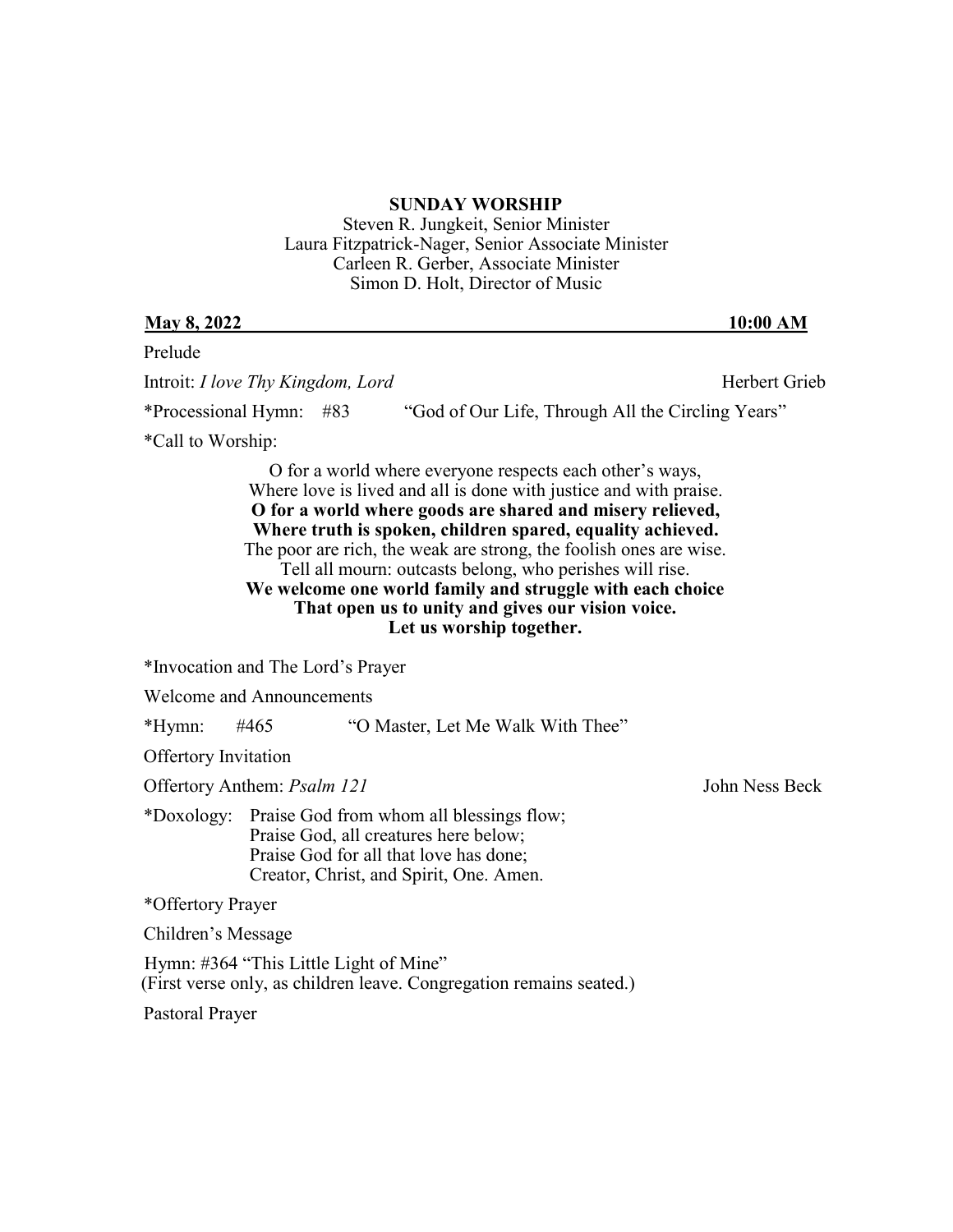## Pastoral Prayer Response: *Come and Fill Our Hearts*



Scripture Lessons: Jeremiah 32: 9-15; Ephesians 1: 17-18; Romans 8: 22-25

Sermon: **Practicing Hope Rev. Rebecca Crosby Rev. Rebecca Crosby** with Fednor Sidort and Mendel Mesidor

\*Hymn: #353 "Called as Partners in Christ's Service"

Benediction

Benediction Response: *O Savior of the world* John Goss John Goss

Postlude

*\*Congregation Standing*

This morning we welcome the Rev. Rebecca Crosby back to our pulpit. Becky served as our Associate Minister for seven years, and now volunteers full time as Executive Director of the Crosby Fund for Haitian Education. And she also sings in our choir and leads our Bible Study.

**~~~~~~~~~~~~~~~~~~~~~~~~~~~~~~~~~~~~~~~~ We thank you for worshipping with us. Following the life and teachings of Jesus, we are a church that strives to be a place of grace, welcoming all regardless of theological expression, age, race, gender, sexual identity, national origin or financial means. In our Church Constitution we recognize that "each member shall have the undisturbed right to follow the word of God according to the dictates of his or her own conscience, under the enlightenment of the Holy Spirit." The First Congregational Church of Old Lyme, established in 1665, cherishes this proud Pilgrim tradition. We are honored by your presence among us, and we invite you to help us become what we endeavor to be.**